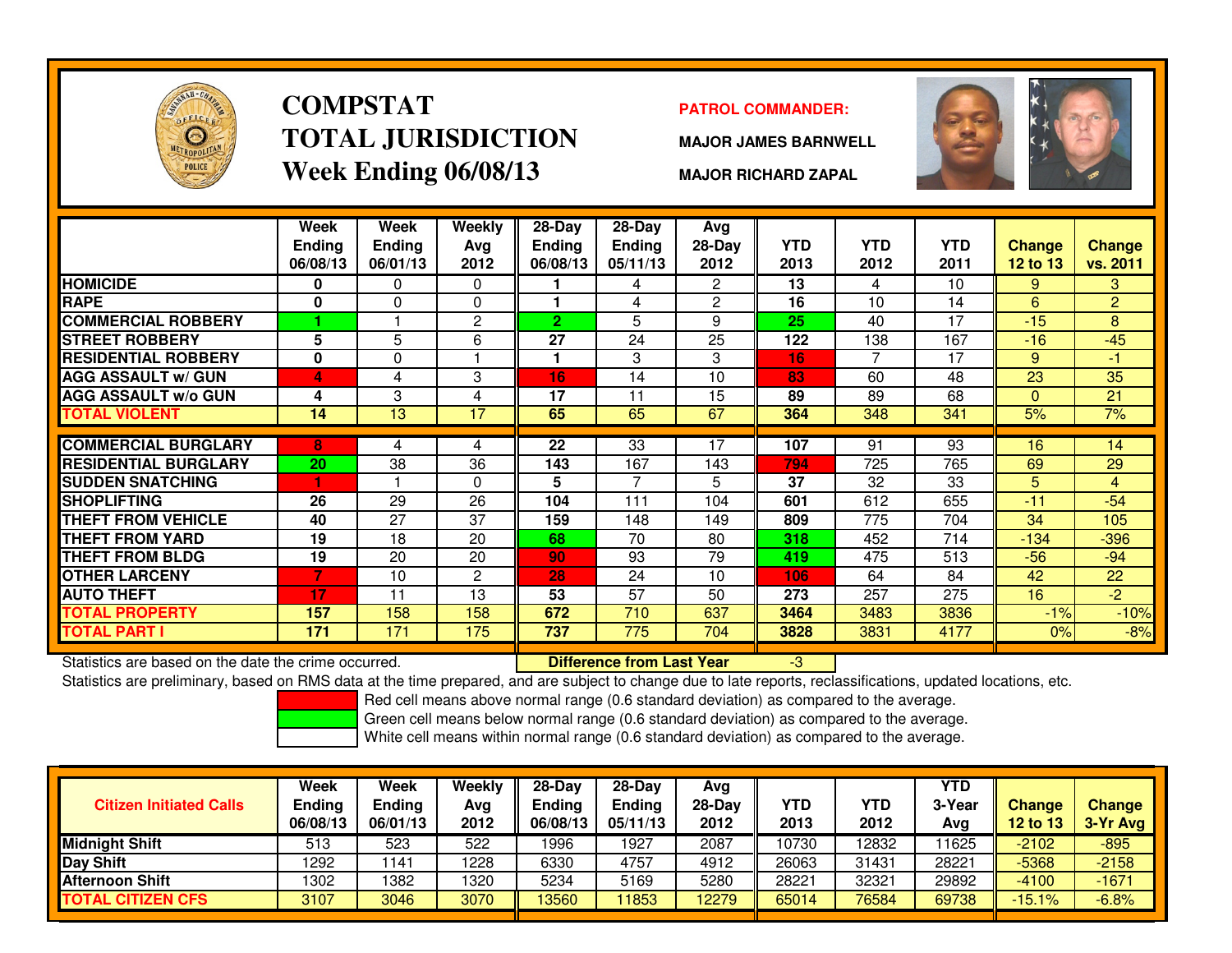

**COMPSTATWEST CHATHAM PRECINCTWeek Ending 06/08/13**

**PRECINCT COMMANDER:**

**CAPT. PHILIP REILLEY**



|                             | Week          | Week           | <b>Weekly</b>  | $28-Day$      | $28 - Day$     | Avg            |            |                |                |               |                |
|-----------------------------|---------------|----------------|----------------|---------------|----------------|----------------|------------|----------------|----------------|---------------|----------------|
|                             | <b>Ending</b> | <b>Ending</b>  | Avg            | <b>Ending</b> | Ending         | 28-Day         | <b>YTD</b> | <b>YTD</b>     | <b>YTD</b>     | <b>Change</b> | <b>Change</b>  |
|                             | 06/08/13      | 06/01/13       | 2012           | 06/08/13      | 05/11/13       | 2012           | 2013       | 2012           | 2011           | 12 to 13      | vs. 2011       |
| <b>HOMICIDE</b>             | 0             | 0              | $\Omega$       | 0             | $\mathbf{0}$   | $\Omega$       |            | $\Omega$       | $\overline{2}$ |               | $-1$           |
| <b>RAPE</b>                 | $\mathbf{0}$  | $\Omega$       | $\Omega$       | 0             |                |                | 3          | 3              | 3              | $\Omega$      | $\mathbf{0}$   |
| <b>COMMERCIAL ROBBERY</b>   | 0             | 0              | $\Omega$       | $\bf{0}$      | $\mathbf{0}$   | $\overline{c}$ | 4          | $\overline{7}$ | 4              | $-3$          | $\mathbf{0}$   |
| <b>STREET ROBBERY</b>       | $\mathbf{0}$  | 0              |                | 0             |                | 3              | 13         | 18             | 18             | $-5$          | $-5$           |
| <b>RESIDENTIAL ROBBERY</b>  | 0             | 0              | $\Omega$       | 0             |                | $\Omega$       | 3          | $\Omega$       | 4              | 3             | $-1$           |
| <b>AGG ASSAULT w/ GUN</b>   | $\mathbf{0}$  | $\Omega$       | 0              | 0             | $\mathbf{2}$   |                | 8          | 7              | 13             |               | $-5$           |
| <b>AGG ASSAULT w/o GUN</b>  |               |                |                | 4             | $\overline{c}$ | $\overline{c}$ | 14         | 14             | 16             | $\mathbf{0}$  | $\overline{2}$ |
| <b>TOTAL VIOLENT</b>        |               |                | $\overline{2}$ | 4             | $\overline{7}$ | 9              | 46         | 49             | 60             | $-6%$         | $-23%$         |
|                             |               |                |                |               |                |                |            |                |                |               |                |
| <b>COMMERCIAL BURGLARY</b>  | 0             | 0              |                | 0             |                | 3              | 12         |                | 11             | 5             |                |
| <b>RESIDENTIAL BURGLARY</b> | $\mathbf{3}$  |                | 6              | 11            | 21             | 23             | 127        | 104            | 127            | 23            | $\mathbf{0}$   |
| <b>SUDDEN SNATCHING</b>     | $\mathbf{0}$  | $\Omega$       | $\Omega$       | 0             | $\mathbf{0}$   |                | 0          | 4              | 5              | $-4$          | $-5$           |
| <b>SHOPLIFTING</b>          | 4             | 2              | $\overline{2}$ | 10            | 4              | 10             | 65         | 54             | 62             | 11            | 3              |
| <b>THEFT FROM VEHICLE</b>   |               | $\overline{2}$ | 5              | 12            | 14             | 22             | 102        | 102            | 118            | $\Omega$      | $-16$          |
| <b>THEFT FROM YARD</b>      |               | 3              | 3              | 9             | $\overline{ }$ | 13             | 41         | 81             | 115            | $-40$         | $-74$          |
| <b>THEFT FROM BLDG</b>      |               |                | 3              | 7             | 15             | 12             | 57         | 86             | 83             | $-29$         | $-26$          |
| <b>OTHER LARCENY</b>        |               | 0              | $\Omega$       |               | $\overline{c}$ | $\overline{c}$ | 8          | 10             | 17             | $-2$          | $-9$           |
| <b>AUTO THEFT</b>           | 3             | 2              | 2              | 10            | 9              | ⇁              | 42         | 33             | 70             | 9             | $-28$          |
| <b>TOTAL PROPERTY</b>       | 14            | 11             | 23             | 60            | 73             | 91             | 454        | 481            | 608            | $-6%$         | $-25%$         |
| <b>TOTAL PART I</b>         | 15            | 12             | 25             | 64            | 80             | 101            | 500        | 530            | 668            | $-6%$         | $-25%$         |

Statistics are based on the date the crime occurred. **Difference from Last Year** 

Statistics are preliminary, based on RMS data at the time prepared, and are subject to change due to late reports, reclassifications, updated locations, etc.

Red cell means above normal range (0.6 standard deviation) as compared to the average.

-30

Green cell means below normal range (0.6 standard deviation) as compared to the average.

| <b>Citizen Initiated Calls</b> | <b>Week</b><br><b>Ending</b><br>06/08/13 | <b>Week</b><br><b>Ending</b><br>06/01/13 | Weekly<br>Avg<br>2012 | $28-Day$<br><b>Ending</b><br>06/08/13 | 28-Day<br><b>Ending</b><br>05/11/13 | Avg<br>$28-Dav$<br>2012 | YTD<br>2013 | YTD<br>2012 | <b>YTD</b><br>3-Year<br>Avg | <b>Change</b><br><b>12 to 13</b> | Change<br>3-Yr Avg |
|--------------------------------|------------------------------------------|------------------------------------------|-----------------------|---------------------------------------|-------------------------------------|-------------------------|-------------|-------------|-----------------------------|----------------------------------|--------------------|
| <b>Midnight Shift</b>          | 85                                       | 97                                       | 100                   | 383                                   | 353                                 | 401                     | 2087        | 2535        | 2258                        | $-448$                           | $-171$             |
| Day Shift                      | 280                                      | 242                                      | 248                   | 2438                                  | 900                                 | 993                     | 5312        | 6157        | 5670                        | $-845$                           | $-358$             |
| <b>Afternoon Shift</b>         | 289                                      | 280                                      | 271                   | 1059                                  | 914                                 | 1086                    | 5716        | 6379        | 6024                        | $-663$                           | $-308$             |
| <b>TOTAL CITIZEN CFS</b>       | 654                                      | 654                                      | 620                   | 3880                                  | 2167                                | 2479                    | 13115       | 15071       | 13953                       | $-13.0%$                         | $-6.0%$            |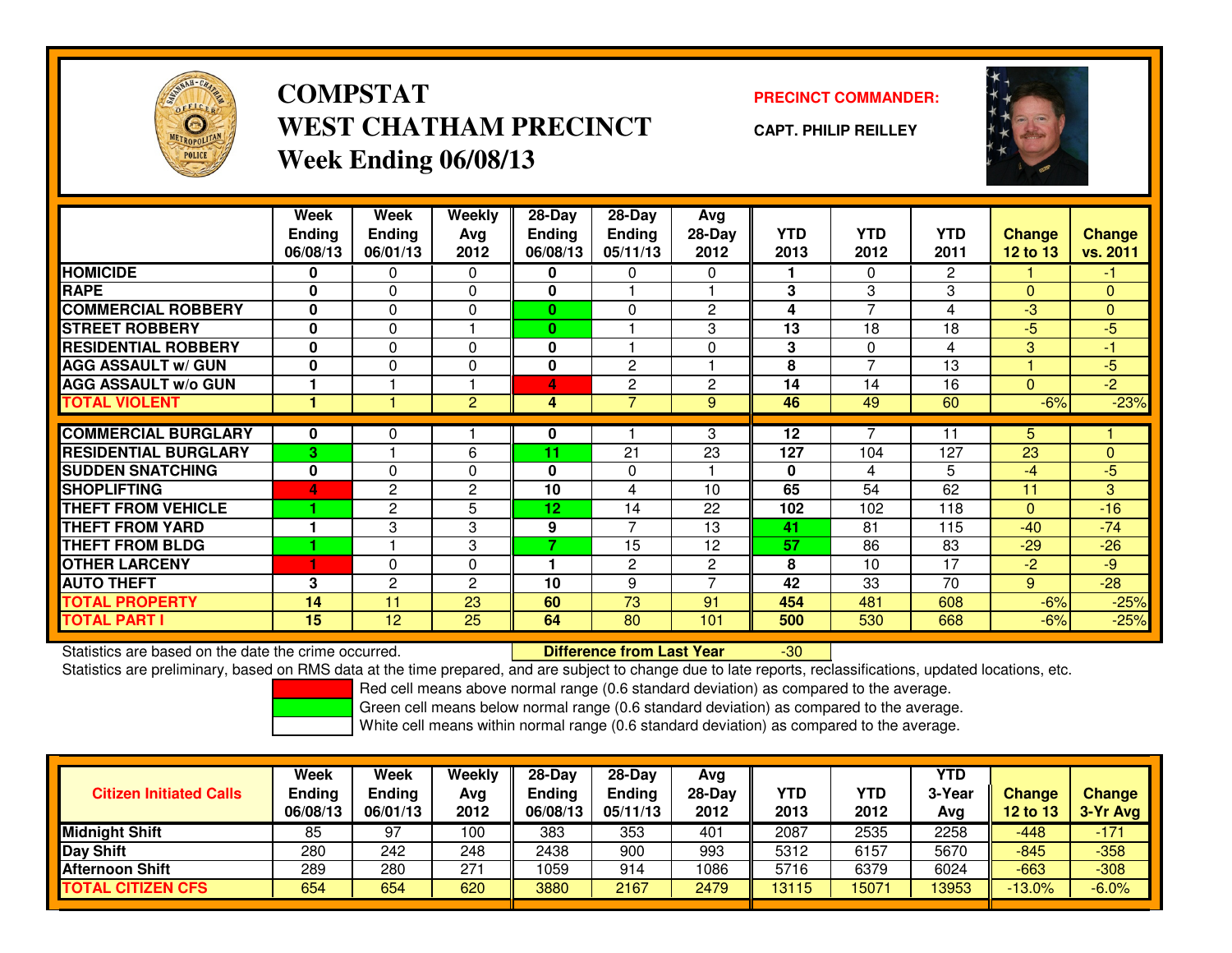

## **COMPSTATDOWNTOWN PRECINCTWeek Ending 06/08/13**

### **PRECINCT COMMANDER:**

**CAPT. MIKE WILKINS**

<sup>18</sup>



|                             | Week           | Week          | Weekly         | $28$ -Day | $28$ -Day     | Avg            |              |            |            |                |                |
|-----------------------------|----------------|---------------|----------------|-----------|---------------|----------------|--------------|------------|------------|----------------|----------------|
|                             | <b>Ending</b>  | <b>Ending</b> | Avg            | Ending    | <b>Ending</b> | $28-Day$       | <b>YTD</b>   | <b>YTD</b> | <b>YTD</b> | <b>Change</b>  | <b>Change</b>  |
|                             | 06/08/13       | 06/01/13      | 2012           | 06/08/13  | 05/11/13      | 2012           | 2013         | 2012       | 2011       | 12 to 13       | vs. 2011       |
| <b>HOMICIDE</b>             | 0              | 0             | $\Omega$       |           |               |                | 4            | $\Omega$   | 3          | 4              |                |
| <b>RAPE</b>                 | 0              | 0             | 0              | 0         | $\Omega$      | $\Omega$       | 4            | 3          | 3          |                |                |
| <b>COMMERCIAL ROBBERY</b>   | 0              | 0             | 0              | 0         | $\Omega$      |                | $\mathbf{2}$ | 6          | 0          | -4             | $\overline{2}$ |
| <b>STREET ROBBERY</b>       | $\mathbf{2}$   | 3             | 2              | 17        | 10            | 8              | 50           | 45         | 45         | 5              | 5              |
| <b>RESIDENTIAL ROBBERY</b>  | 0              | 0             | $\Omega$       |           | $\Omega$      |                | 4            | 2          | 3          | $\overline{2}$ |                |
| <b>AGG ASSAULT w/ GUN</b>   | $\overline{2}$ | 0             |                | 5         | 5             | $\overline{c}$ | 22           | 12         | 9          | 10             | 13             |
| <b>AGG ASSAULT w/o GUN</b>  |                | 2             |                | 4         | 3             | 5              | 21           | 25         | 14         | -4             | $\overline{7}$ |
| <b>TOTAL VIOLENT</b>        | 5              | 5             | 4              | 28        | 19            | 17             | 107          | 93         | 77         | 15%            | 39%            |
| <b>COMMERCIAL BURGLARY</b>  | 0              | 0             |                |           | 6             | $\overline{2}$ | 10           | 16         | 13         | -6             | $-3$           |
| <b>RESIDENTIAL BURGLARY</b> | $\mathbf{2}$   | $\mathbf{0}$  | 3              | 15        | 23            | 12             | 80           | 71         | 79         | 9              |                |
| <b>SUDDEN SNATCHING</b>     |                |               | $\Omega$       | 3         |               | $\overline{c}$ | 19           | 14         | 11         | 5              | 8              |
| <b>SHOPLIFTING</b>          | $\mathbf{2}$   | 6             | 3              | 12        | 19            | 11             | 69           | 56         | 67         | 13             | $\overline{2}$ |
| <b>THEFT FROM VEHICLE</b>   | 6              | 5             | $\overline{ }$ | 32        | 36            | 29             | 165          | 173        | 110        | -8             | 55             |
| <b>THEFT FROM YARD</b>      | 5              | 3             | 5              | 21        | 22            | 19             | 101          | 97         | 193        | $\overline{4}$ | $-92$          |
| <b>THEFT FROM BLDG</b>      | 5              | 4             | 5              | 18        | 12            | 18             | 79           | 110        | 113        | $-31$          | $-34$          |
| <b>OTHER LARCENY</b>        | $\bf{0}$       | 4             |                | 7         | 9             | $\overline{2}$ | 24           | 14         | 26         | 10             | $-2$           |
| <b>AUTO THEFT</b>           | 4              | 3             | $\overline{c}$ | 9         | 10            | 8              | 52           | 44         | 31         | 8              | 21             |
| <b>TOTAL PROPERTY</b>       | 25             | 26            | 25             | 118       | 138           | 104            | 599          | 595        | 643        | 1%             | $-7%$          |
| <b>TOTAL PART I</b>         | 30             | 31            | 30             | 146       | 157           | 121            | 706          | 688        | 720        | 3%             | $-2%$          |

Statistics are based on the date the crime occurred. **Difference from Last Year** 

Statistics are preliminary, based on RMS data at the time prepared, and are subject to change due to late reports, reclassifications, updated locations, etc.

Red cell means above normal range (0.6 standard deviation) as compared to the average.

Green cell means below normal range (0.6 standard deviation) as compared to the average.

| <b>Citizen Initiated Calls</b> | <b>Week</b><br><b>Ending</b> | Week<br>Ending | Weekly      | $28-Day$<br><b>Ending</b> | $28-Dav$<br><b>Ending</b> | Avg<br>$28-Dav$ | <b>YTD</b> | YTD   | <b>YTD</b><br>3-Year | Change   | <b>Change</b> |
|--------------------------------|------------------------------|----------------|-------------|---------------------------|---------------------------|-----------------|------------|-------|----------------------|----------|---------------|
|                                | 06/08/13                     | 06/01/13       | Avg<br>2012 | 06/08/13                  | 05/11/13                  | 2012            | 2013       | 2012  | Avg                  | 12 to 13 | $3-Yr$ Avg    |
| <b>Midnight Shift</b>          | 105                          | 130            | 120         | 453                       | 409                       | 480             | 2452       | 2891  | 2658                 | -439     | $-206$        |
| <b>Day Shift</b>               | 192                          | 209            | 210         | 831                       | 908                       | 838             | 4671       | 5415  | 4928                 | $-744$   | -257          |
| <b>Afternoon Shift</b>         | 222                          | 280            | 222         | 976                       | 914                       | 889             | 5083       | 5614  | 5213                 | $-531$   | $-130/$       |
| <b>TOTAL CITIZEN CFS</b>       | 519                          | 619            | 552         | 2260                      | 2231                      | 2207            | 12206      | 13920 | 2800                 | $-12.3%$ | $-4.6%$       |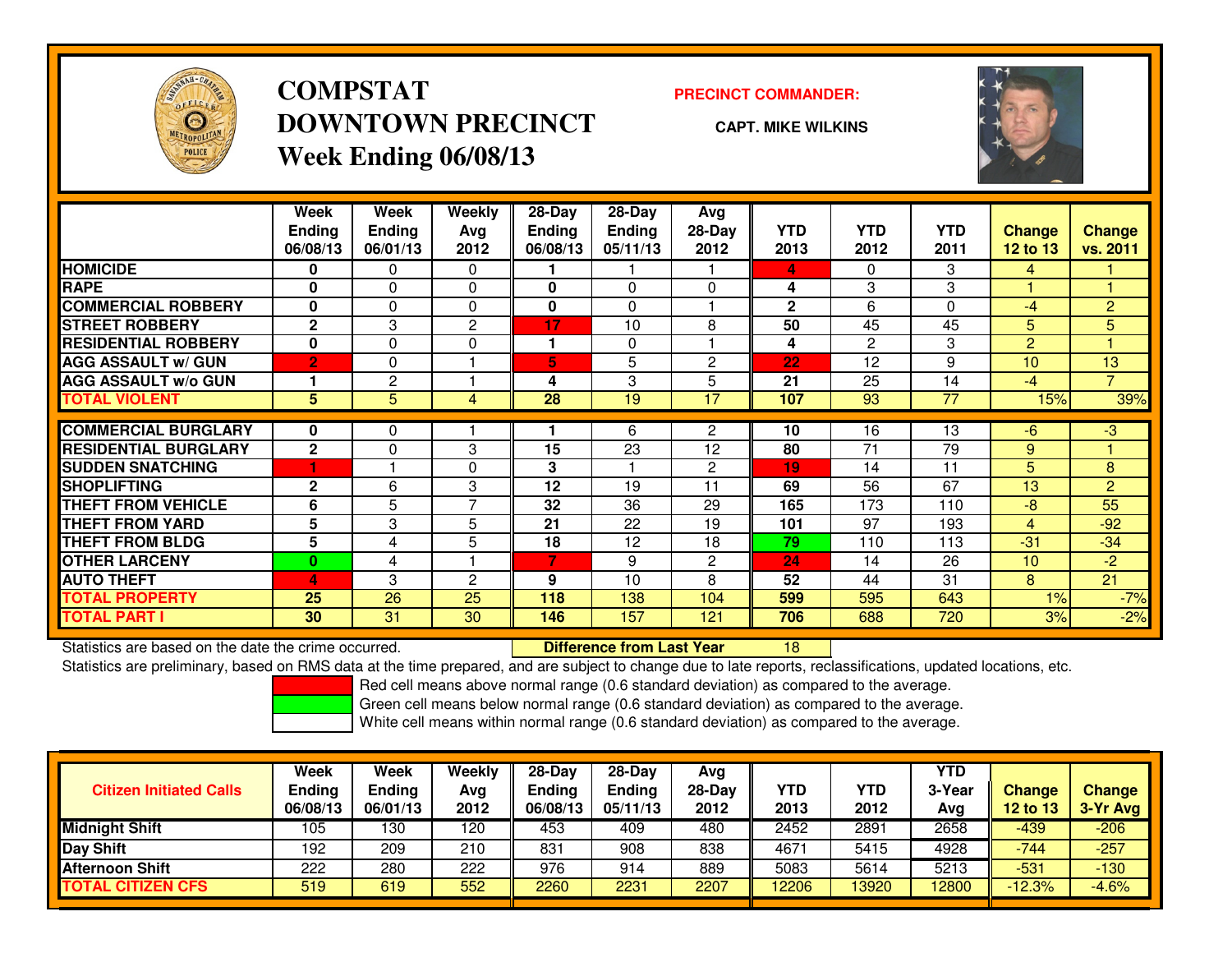

# **COMPSTATCENTRAL PRECINCT CAPT. DEVONN ADAMSWeek Ending 06/08/13**

**PRECINCT COMMANDER:**



|                             | Week<br><b>Ending</b><br>06/08/13 | <b>Week</b><br><b>Ending</b><br>06/01/13 | <b>Weekly</b><br>Ava<br>2012 | 28-Day<br>Ending<br>06/08/13 | 28-Day<br><b>Ending</b><br>05/11/13 | Avg<br>28-Day<br>2012 | <b>YTD</b><br>2013 | <b>YTD</b><br>2012 | <b>YTD</b><br>2011 | Change<br>12 to 13 | <b>Change</b><br>vs. 2011 |
|-----------------------------|-----------------------------------|------------------------------------------|------------------------------|------------------------------|-------------------------------------|-----------------------|--------------------|--------------------|--------------------|--------------------|---------------------------|
| <b>HOMICIDE</b>             | 0                                 | $\Omega$                                 | $\Omega$                     | 0                            | 3                                   |                       | 4                  | 3                  |                    |                    | 3                         |
| <b>RAPE</b>                 | 0                                 | $\Omega$                                 | 0                            |                              |                                     | 0                     | 3                  | $\Omega$           | 3                  | 3                  | $\overline{0}$            |
| <b>COMMERCIAL ROBBERY</b>   | $\bf{0}$                          | $\Omega$                                 | $\Omega$                     | $\bf{0}$                     |                                     | $\overline{2}$        | 5                  | $\overline{7}$     | $\overline{2}$     | $-2$               | 3                         |
| <b>STREET ROBBERY</b>       |                                   |                                          | 2                            | 4                            | 5                                   | 7                     | 29                 | 34                 | 58                 | $-5$               | $-29$                     |
| <b>RESIDENTIAL ROBBERY</b>  | $\mathbf{0}$                      | $\Omega$                                 | $\Omega$                     | 0                            | 0                                   | 0                     | 3                  | 3                  |                    | $\mathbf{0}$       | $\overline{2}$            |
| <b>AGG ASSAULT w/ GUN</b>   | $\overline{2}$                    | 3                                        |                              | 7                            | $\overline{2}$                      | 4                     | 25                 | 19                 | 18                 | 6                  | $\overline{7}$            |
| <b>AGG ASSAULT w/o GUN</b>  | $\overline{2}$                    | 0                                        |                              | $6\phantom{1}$               | 4                                   | 3                     | 27                 | 19                 | 18                 | 8                  | 9                         |
| <b>TOTAL VIOLENT</b>        | 5                                 | 4                                        | 4                            | 18                           | 16                                  | 16                    | 96                 | 85                 | 101                | 13%                | $-5%$                     |
|                             |                                   |                                          |                              |                              |                                     |                       |                    |                    |                    |                    |                           |
| <b>COMMERCIAL BURGLARY</b>  | 3                                 | 3                                        |                              | 11                           | 10                                  | 4                     | 37                 | 17                 | 39                 | 20                 | $-2$                      |
| <b>RESIDENTIAL BURGLARY</b> | 6                                 | 12                                       | 10                           | 44                           | 51                                  | 39                    | 216                | 208                | 212                | 8                  | $\overline{4}$            |
| <b>SUDDEN SNATCHING</b>     | $\mathbf{0}$                      | $\Omega$                                 | 0                            |                              |                                     |                       | 6                  | 6                  | 11                 | $\mathbf{0}$       | $-5$                      |
| <b>SHOPLIFTING</b>          |                                   |                                          |                              | 3                            | 6                                   | 4                     | 42                 | 14                 | 31                 | 28                 | 11                        |
| <b>THEFT FROM VEHICLE</b>   | 9                                 | 8                                        | 9                            | 45                           | 46                                  | 35                    | 188                | 193                | 174                | $-5$               | 14                        |
| <b>THEFT FROM YARD</b>      | 4                                 | 6                                        | 5                            | 15                           | 19                                  | 20                    | 77                 | 111                | 191                | $-34$              | $-114$                    |
| <b>THEFT FROM BLDG</b>      | 4                                 | 6                                        | 3                            | 21                           | 29                                  | 12                    | 95                 | 83                 | 121                | 12                 | $-26$                     |
| <b>OTHER LARCENY</b>        | 3                                 | 3                                        | $\Omega$                     | 9                            | 2                                   |                       | 20                 | 9                  | 16                 | 11                 | $\overline{4}$            |
| <b>AUTO THEFT</b>           | 4                                 | $\Omega$                                 | 3                            | 11                           | 21                                  | 12                    | 71                 | 62                 | 75                 | 9                  | $-4$                      |
| <b>TOTAL PROPERTY</b>       | 34                                | 39                                       | 32                           | 160                          | 185                                 | 128                   | 752                | 703                | 870                | 7%                 | $-14%$                    |
| <b>TOTAL PART I</b>         | 39                                | 43                                       | 36                           | 178                          | 201                                 | 145                   | 848                | 788                | 971                | 8%                 | $-13%$                    |

Statistics are based on the date the crime occurred. **Difference from Last Year** 

Statistics are based on the date the crime occurred. **Externee the Difference from Last Year the CONT 100 m**<br>Statistics are preliminary, based on RMS data at the time prepared, and are subject to change due to late reports

Red cell means above normal range (0.6 standard deviation) as compared to the average.

Green cell means below normal range (0.6 standard deviation) as compared to the average.

|                                | <b>Week</b>   | Week          | Weekly | $28-Day$      | $28-Dav$ | Avg      |            |            | <b>YTD</b> |          |               |
|--------------------------------|---------------|---------------|--------|---------------|----------|----------|------------|------------|------------|----------|---------------|
| <b>Citizen Initiated Calls</b> | <b>Ending</b> | <b>Ending</b> | Avg    | <b>Ending</b> | Ending   | $28-Day$ | <b>YTD</b> | <b>YTD</b> | 3-Year     | Change   | <b>Change</b> |
|                                | 06/08/13      | 06/01/13      | 2012   | 06/08/13      | 05/11/13 | 2012     | 2013       | 2012       | Avg        | 12 to 13 | 3-Yr Avg      |
| <b>Midnight Shift</b>          | 115           | 122           | 116    | 451           | 427      | 463      | 2333       | 2795       | 2550       | $-462$   | $-217$        |
| Day Shift                      | 285           | 238           | 269    | 1073          | 1007     | 1078     | 5513       | 6801       | 5565       | $-1288$  | $-52$         |
| <b>Afternoon Shift</b>         | 255           | 289           | 291    | 1075          | 1148     | 163      | 5961       | 7078       | 6524       | $-1117$  | $-563$        |
| <b>TOTAL CITIZEN CFS</b>       | 655           | 649           | 676    | 2599          | 2582     | 2704     | 13807      | 16674      | 4639       | $-17.2%$ | $-5.7%$       |
|                                |               |               |        |               |          |          |            |            |            |          |               |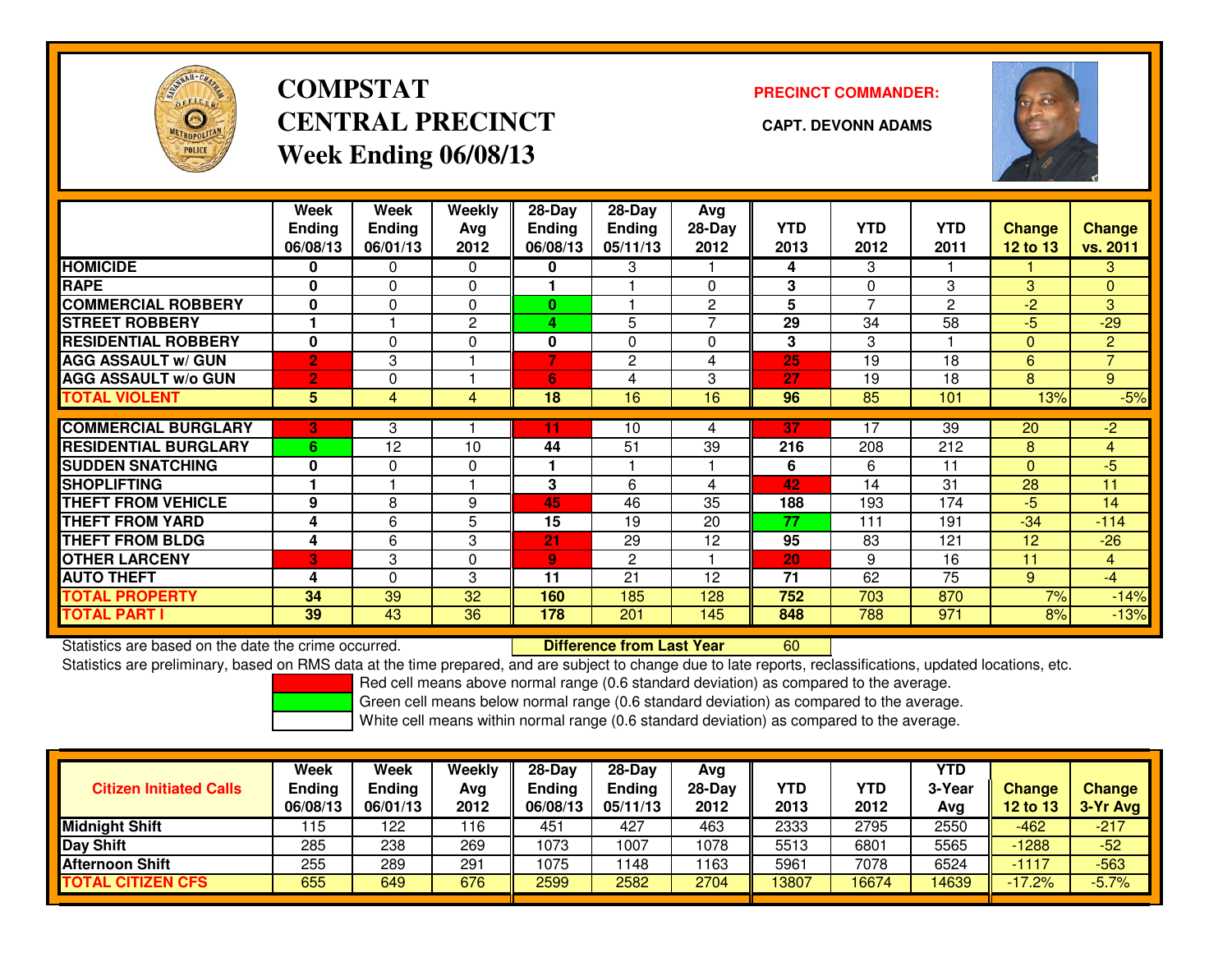

## **COMPSTATSOUTHSIDE PRECINCT CAPT. DEAN FAGERSTROMWeek Ending 06/08/13**

### **PRECINCT COMMANDER:**



|                             | Week<br><b>Ending</b><br>06/08/13 | Week<br><b>Ending</b><br>06/01/13 | Weekly<br>Avg<br>2012 | $28-Day$<br><b>Ending</b><br>06/08/13 | $28-Dav$<br><b>Ending</b><br>05/11/13 | Avg<br>28-Day<br>2012 | <b>YTD</b><br>2013 | <b>YTD</b><br>2012 | <b>YTD</b><br>2011 | <b>Change</b><br>12 to 13 | <b>Change</b><br>vs. 2011 |
|-----------------------------|-----------------------------------|-----------------------------------|-----------------------|---------------------------------------|---------------------------------------|-----------------------|--------------------|--------------------|--------------------|---------------------------|---------------------------|
| <b>HOMICIDE</b>             | 0                                 | 0                                 | 0                     | 0                                     | $\Omega$                              | 0                     | $\mathbf{2}$       | $\Omega$           | 3                  | 2                         | -1.                       |
| <b>RAPE</b>                 | O                                 | 0                                 | $\Omega$              | 0                                     | $\Omega$                              | 0                     | 3                  | $\overline{c}$     | 4                  |                           | -1                        |
| <b>COMMERCIAL ROBBERY</b>   |                                   |                                   |                       | $\mathbf{2}$                          | 3                                     | 3                     | 8                  | 17                 | 8                  | -9                        | $\Omega$                  |
| <b>STREET ROBBERY</b>       | $\mathbf{2}$                      | 0                                 |                       | 3                                     | 4                                     | 4                     | 11                 | 24                 | 30                 | $-13$                     | $-19$                     |
| <b>RESIDENTIAL ROBBERY</b>  | $\Omega$                          | 0                                 | $\Omega$              | 0                                     |                                       |                       | $\mathbf{2}$       | $\overline{2}$     | 6                  | $\mathbf{0}$              | -4                        |
| <b>AGG ASSAULT w/ GUN</b>   | $\bf{0}$                          | 0                                 | $\Omega$              | 0                                     | 3                                     |                       | 8                  | $\overline{7}$     | 3                  |                           | 5                         |
| <b>AGG ASSAULT w/o GUN</b>  | $\bf{0}$                          | 0                                 |                       |                                       | $\overline{2}$                        | $\overline{2}$        | 17                 | 16                 | 10                 |                           | $\overline{7}$            |
| <b>TOTAL VIOLENT</b>        | 3                                 |                                   | 3                     | 6                                     | 13                                    | 12                    | 51                 | 68                 | 64                 | $-25%$                    | $-20%$                    |
| <b>COMMERCIAL BURGLARY</b>  | $\mathbf{2}$                      |                                   |                       | 5                                     | 15                                    | 6                     | 29                 | 37                 | 16                 | -8                        | 13                        |
| <b>RESIDENTIAL BURGLARY</b> | 3                                 | 14                                | 8                     | 35                                    | 31                                    | 31                    | 169                | 171                | 143                | $-2$                      | 26                        |
| <b>SUDDEN SNATCHING</b>     | $\bf{0}$                          | 0                                 | $\Omega$              |                                       | 3                                     |                       | 6                  | 5                  | 0                  |                           | 6                         |
| <b>SHOPLIFTING</b>          | 16                                | 14                                | 14                    | 60                                    | 57                                    | 57                    | 289                | 334                | 363                | $-45$                     | $-74$                     |
| <b>THEFT FROM VEHICLE</b>   | 7                                 | 5                                 | 8                     | 33                                    | 23                                    | 33                    | 187                | 150                | 122                | 37                        | 65                        |
| <b>THEFT FROM YARD</b>      | 3                                 | $\overline{c}$                    | 3                     | 10                                    | 8                                     | 13                    | 42                 | 84                 | 75                 | $-42$                     | $-33$                     |
| <b>THEFT FROM BLDG</b>      | 6                                 | 6                                 | 5                     | 27                                    | 28                                    | 19                    | 108                | 112                | 101                | $-4$                      | $\overline{7}$            |
| <b>OTHER LARCENY</b>        | $\overline{2}$                    |                                   | $\mathbf 0$           | 6                                     | 6                                     | $\overline{2}$        | 33                 | 10                 | 12                 | 23                        | 21                        |
| <b>AUTO THEFT</b>           | $\mathbf{2}$                      | 4                                 | 3                     | 10                                    | 9                                     | 13                    | 56                 | 71                 | 50                 | $-15$                     | 6                         |
| <b>TOTAL PROPERTY</b>       | 41                                | 47                                | 43                    | 187                                   | 180                                   | 173                   | 919                | 974                | 882                | $-6%$                     | 4%                        |
| <b>TOTAL PART I</b>         | 44                                | 48                                | 46                    | 193                                   | 193                                   | 185                   | 970                | 1042               | 946                | $-7%$                     | 3%                        |

Statistics are based on the date the crime occurred. **Difference from Last Year** 

### -72

Statistics are preliminary, based on RMS data at the time prepared, and are subject to change due to late reports, reclassifications, updated locations, etc.

Red cell means above normal range (0.6 standard deviation) as compared to the average.

Green cell means below normal range (0.6 standard deviation) as compared to the average.

| <b>Citizen Initiated Calls</b> | Week<br><b>Ending</b><br>06/08/13 | Week<br><b>Ending</b><br>06/01/13 | Weekly<br>Avg<br>2012 | $28-Day$<br>Ending<br>06/08/13 | $28-Day$<br>Ending<br>05/11/13 | Avg<br>$28-Day$<br>2012 | YTD<br>2013 | <b>YTD</b><br>2012 | <b>YTD</b><br>3-Year<br>Avg | Change<br>12 to 13 | <b>Change</b><br>$3-Yr$ Avg |
|--------------------------------|-----------------------------------|-----------------------------------|-----------------------|--------------------------------|--------------------------------|-------------------------|-------------|--------------------|-----------------------------|--------------------|-----------------------------|
| <b>Midnight Shift</b>          | 99                                | 79                                | 91                    | 343                            | 369                            | 363                     | 1851        | 2188               | 2005                        | $-337$             | $-154$                      |
| Day Shift                      | 281                               | 208                               | 239                   | 972                            | 971                            | 956                     | 5183        | 6294               | 5565                        | -1111              | $-382$                      |
| <b>Afternoon Shift</b>         | 261                               | 216                               | 253                   | 949                            | 998                            | 1012                    | 5322        | 6136               | 5633                        | $-814$             | $-311$                      |
| <b>TOTAL CITIZEN CFS</b>       | 641                               | 503                               | 583                   | 2264                           | 2338                           | 2330                    | 12356       | 14618              | 3203                        | $-15.5%$           | $-6.4%$                     |